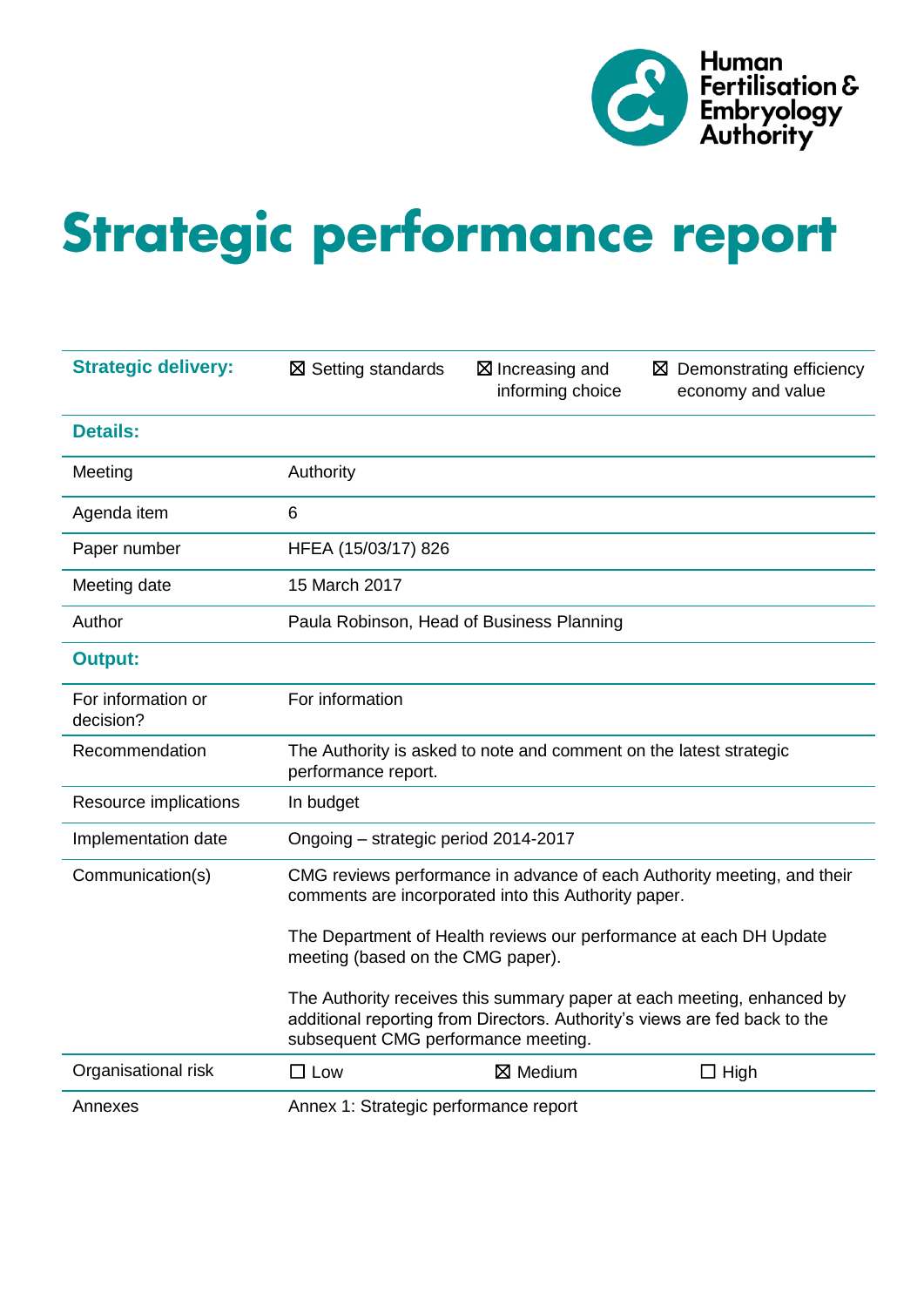#### **Introduction** 1.

- **1.1.** The attached paper summarises the main performance indicators, following discussion by the Corporate Management Group (CMG) at its February performance meeting.
- **1.2.** Most data relate to the position at the end of January 2017.
- 1.3. Overall performance is good, and we are making good progress towards our strategic aims. As soon as the new strategy has been launched, the existing document and indicators will be reviewed, so as to align them with the new strategy.

#### **Recommendation**  $2.$

2.1. The Authority is asked to note the latest strategic performance report.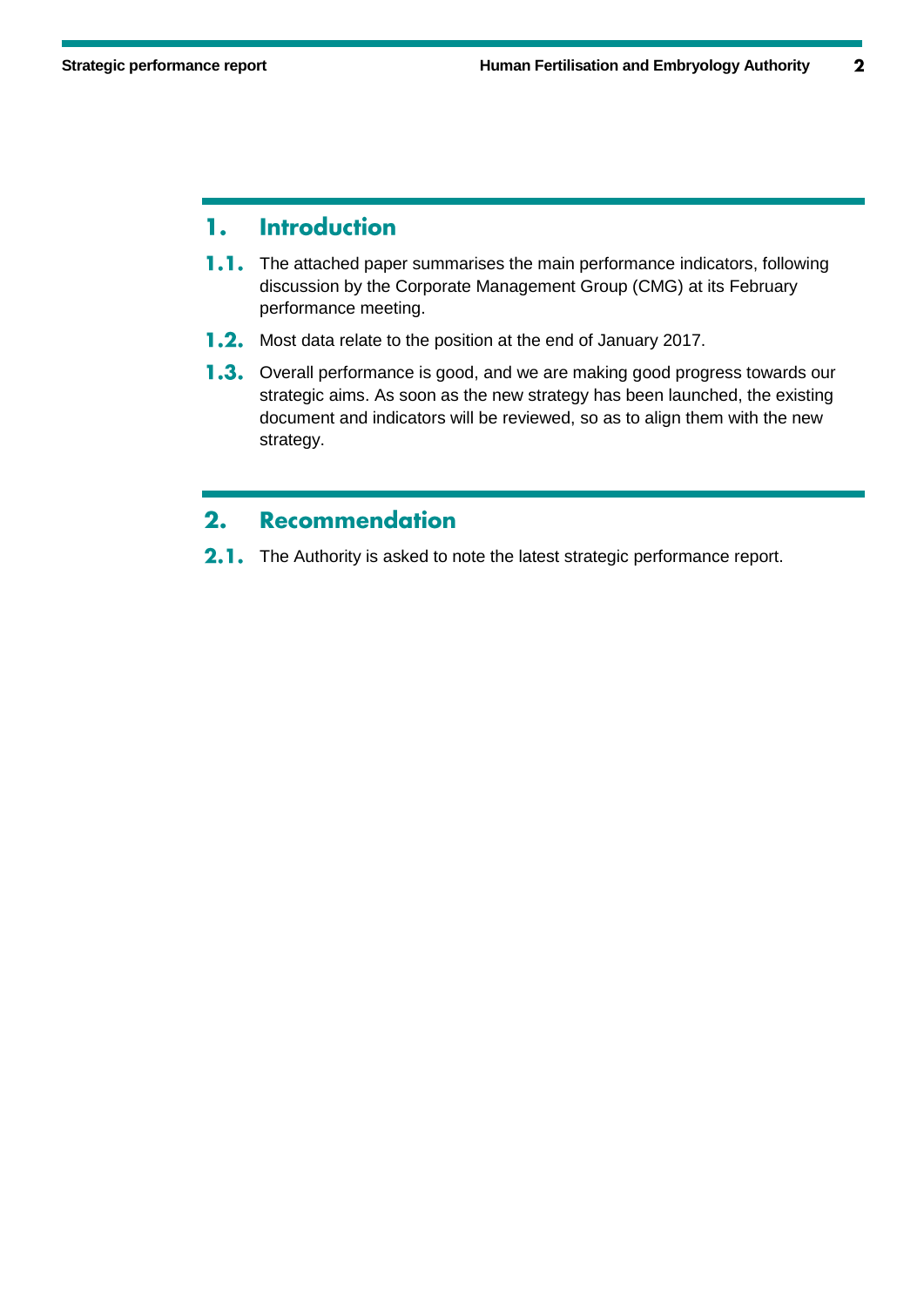# **HFEA strategic performance scorecard**

# **1. Summary section**

# **Dashboard – January data**

### **Strategic delivery totaliser**

(see overleaf for more detail)



#### **Setting standards:**

**critical and major recommendations on inspection**



#### **Increasing and informing choice: public enquiries received (email)**





### **Overall performance - all indicators: Efficiency, economy and value: Budget status: cumulative surplus/(deficit)**



# **Annex A**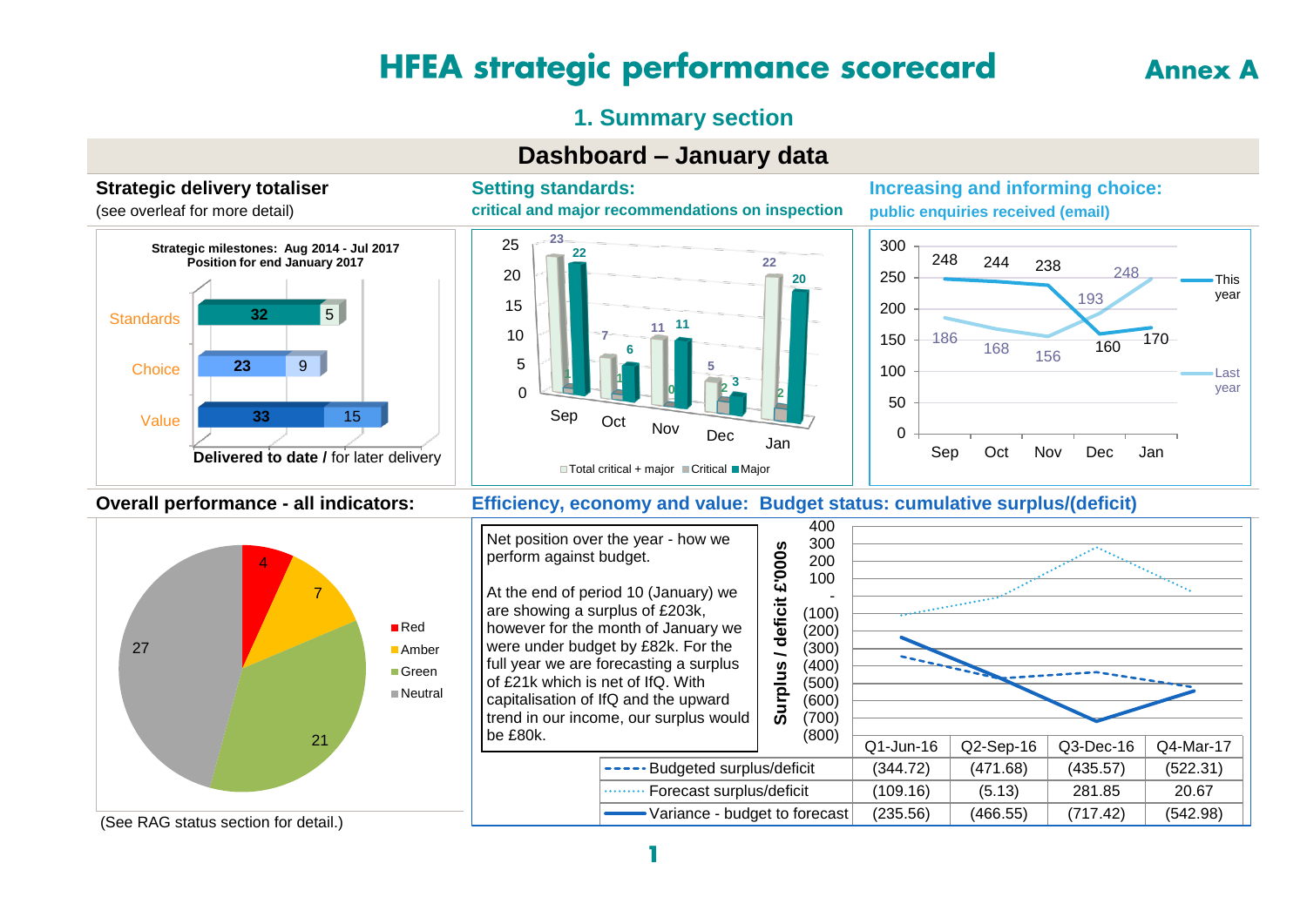## Strategic delivery (to end of January) - summary:





The remaining items to be delivered are mainly IfQ milestones, with the exception of the project work to implement new EU Directives on the import and coding of donor eggs and sperm, which have been delayed by the Brexit vote and subsequent Department of Health consultation. Some of the IfQ milestones have been delayed by earlier issues such as limited supplier resources and diversions from business as usual. At present there are a total of 29 milestones still to be delivered by the end of July (the end date for our outgoing strategy). Of these, ten items are not yet due for delivery, and 19 are overdue items. Many of these are interdependent in that one follows from another. For example, until the CaFC delivery milestone is reached, we cannot complete the related milestone of our first 6 monthly update of the new CaFC; we can't go live with the website until we have passed the GDS live gateway assessment; and so on.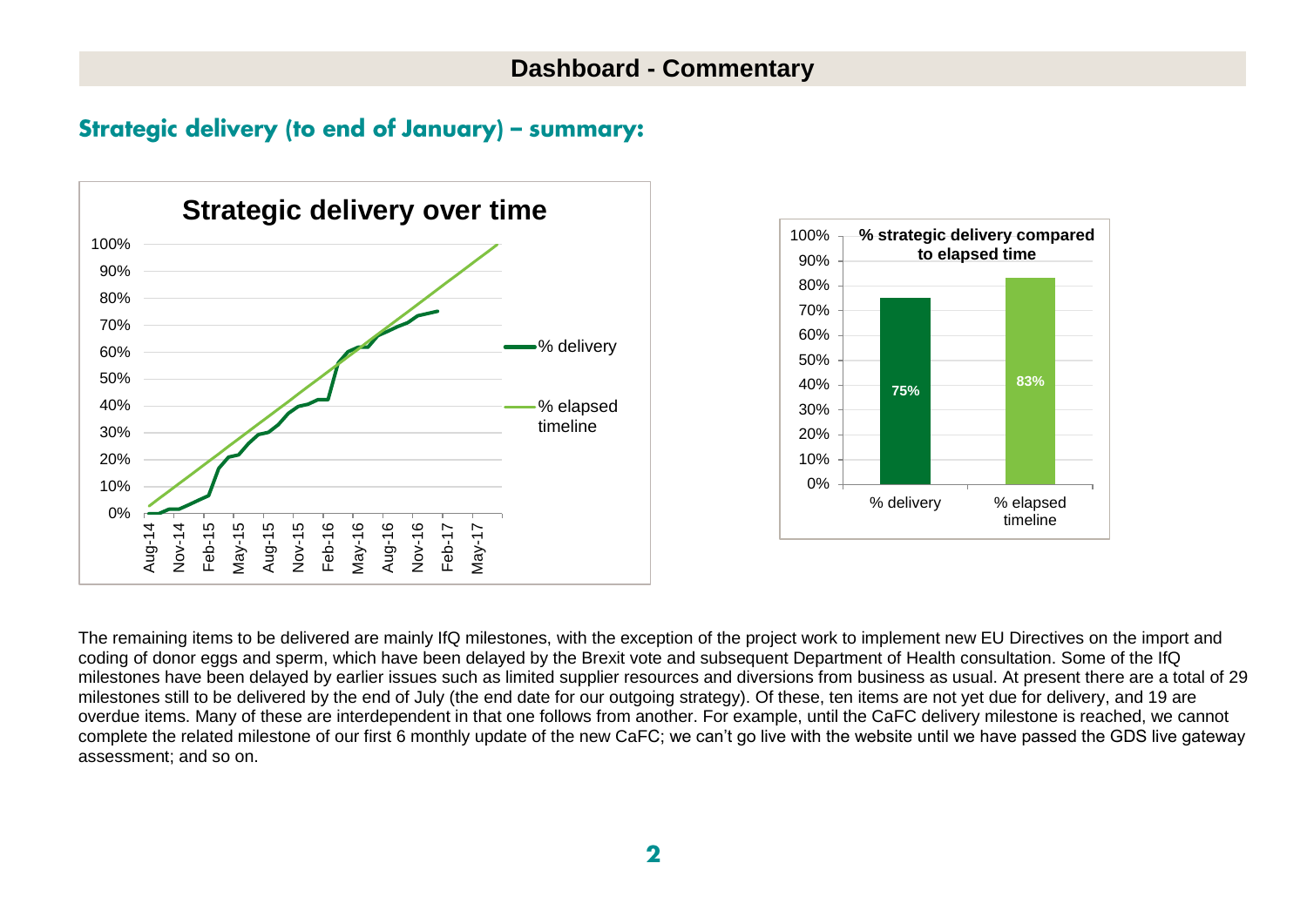# **Strategic delivery in December and January:**

#### **Setting standards**

Project work on the new EU requirements relating to the import and coding of donor eggs and sperm remains on hold pending further Department of Health advice in the wake of the Brexit vote. A consultation is expected to be released shortly. Meanwhile, detailed planning to enable us to manage the timeline for implementation has taken place.

#### **Increasing and informing choice**

In this area there are six overdue milestones, all relating to IfQ work on the website and CaFC. Therefore all our efforts have been focused on preparing the website for a GDS service assessment in March, which will unlock the overdue milestones.

#### **Efficiency, economy and value**

The new clinic portal went live in January.

Meanwhile, data cleansing has continued, but there has been some diversion of effort in order to assist clinics with the current data verification exercise, which is an essential part of the groundwork for achieving improved data quality.

In addition, work is in progress on our new organisational structure, with a staff consultation in February. The new structure has been designed to enable us to maximise the benefits of IfQ.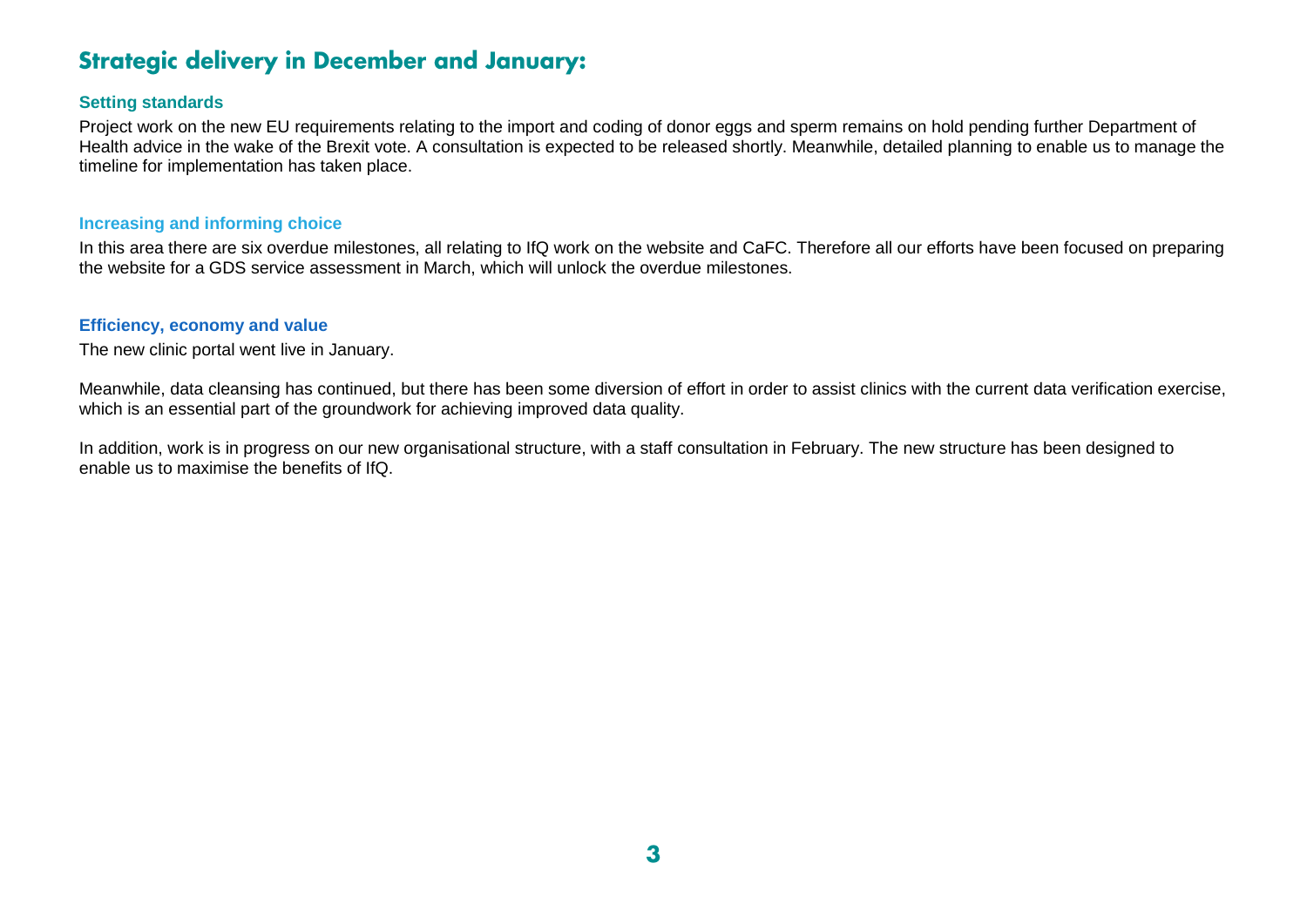# Red/amber/green status of performance indicators - January 2017

The four red key performance indicators (KPIs) shown in the 'overall status - performance indicators' pie chart on the dashboard are as follows:

Average number of working days from day of inspection to the day the draft report is sent to the PR

• In January, there were two reports due, and both were slightly delayed owing to the inspector's heavy workload that month. We achieved an average of 27 working days, compared to our target of 20 working days.

Average number of working days between minutes being finalised and decision communicated to clinic (minutes forwarded and licence issued or letter sent explaining refusal of licence).

 Seven of the 14 items minuted were circulated within three days, compared to our target of two days, due to a member of staff being still in training. This outcome is also reflected in another indicator which records performance on a sub-set of the items minuted, and so that indicator was in the red for the same reason.

The Information for Quality programme is also currently rated red, owing to resourcing issues, delays in finalising contract negotiations, and other delays in completing the website and CaFC. The Authority has a separate item on IfQ on the agenda for the March meeting.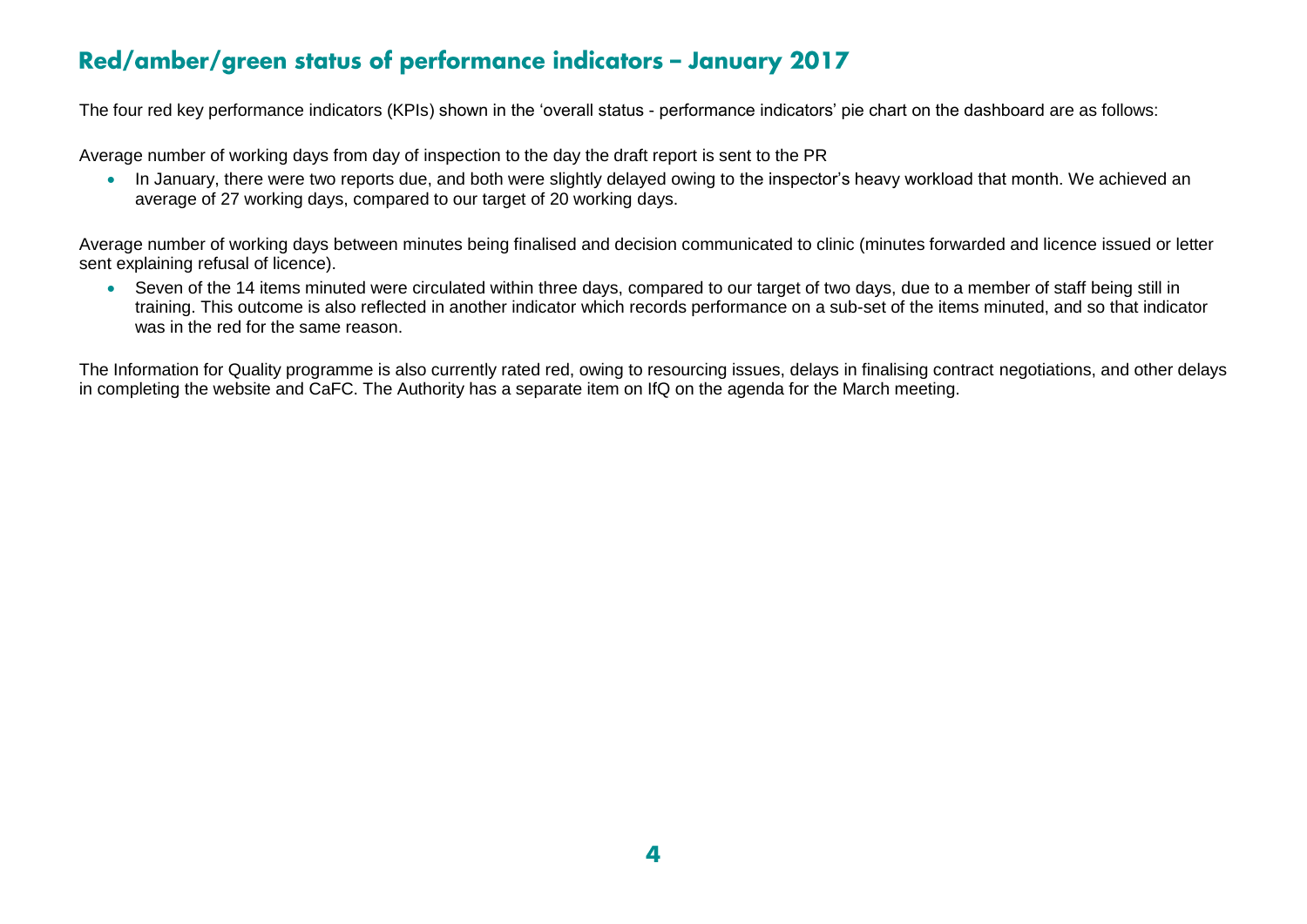## **Budget status - January data**

The dashboard shows the overall surplus/deficit position. The graphs below show how the surplus or deficit has arisen. These figures are updated quarterly, approximately one month after the end of each quarter.



This graph shows our budgeted (planned) income including grant-in-aid (GIA) compared to actuals and our best forecast for the remaining two months.

As of month 10 (January 2017) we have exceeded our total budgeted treatment fee income by £636k.



This graph is the second component that makes up the surplus/deficit. This includes costs relating to IfQ, although they are being funded from reserves and will be transferred to the balance sheet at year end.

The year-to-date position shows we are under budget by £123k (2.5%). This includes costs for IfQ and accruals for legal spend.

Our year end forecast position prior to removing IfQ costs is an overspend against budget of £376k. This is due to our legal budget being different from our actual spend by £261k.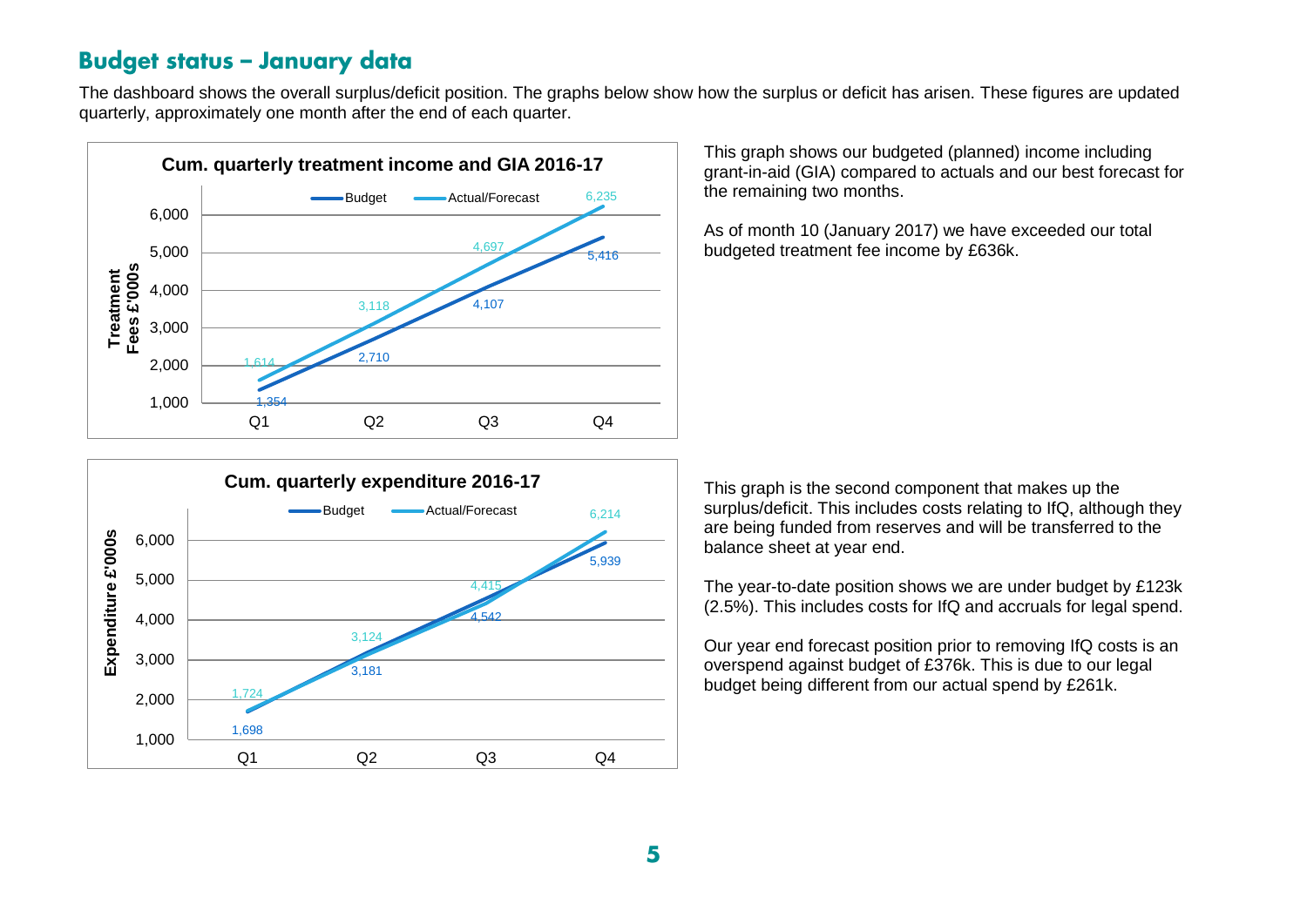# **Quality and safety of care**

As agreed previously, the following items are most meaningful when reported on an annual basis and are presented to the Authority each year in October:

- number of risk tool alerts (and themes)
- common non-compliances (by type)
- incidents report (and themes).

The following figures and graphs were run on 22 February 2017.

#### **ESET split by private/NHS:**



**Graph: eSet % trends NHS/private:**

**Explanatory text:** Showing the total of all reported IVF treatment forms and counting those that the clinics recorded as eSET.

The graph above displays the relative percentages of eSET for NHS and privately funded cycles, rather than the percentage of all treatments. This relative approach gives a clearer picture, given that the number of overall cycles completed in the private sector is significantly higher than the number of NHS cycles. We have retained the raw figures in the table, however, so that the raw 'all treatment' numbers can still be seen as well.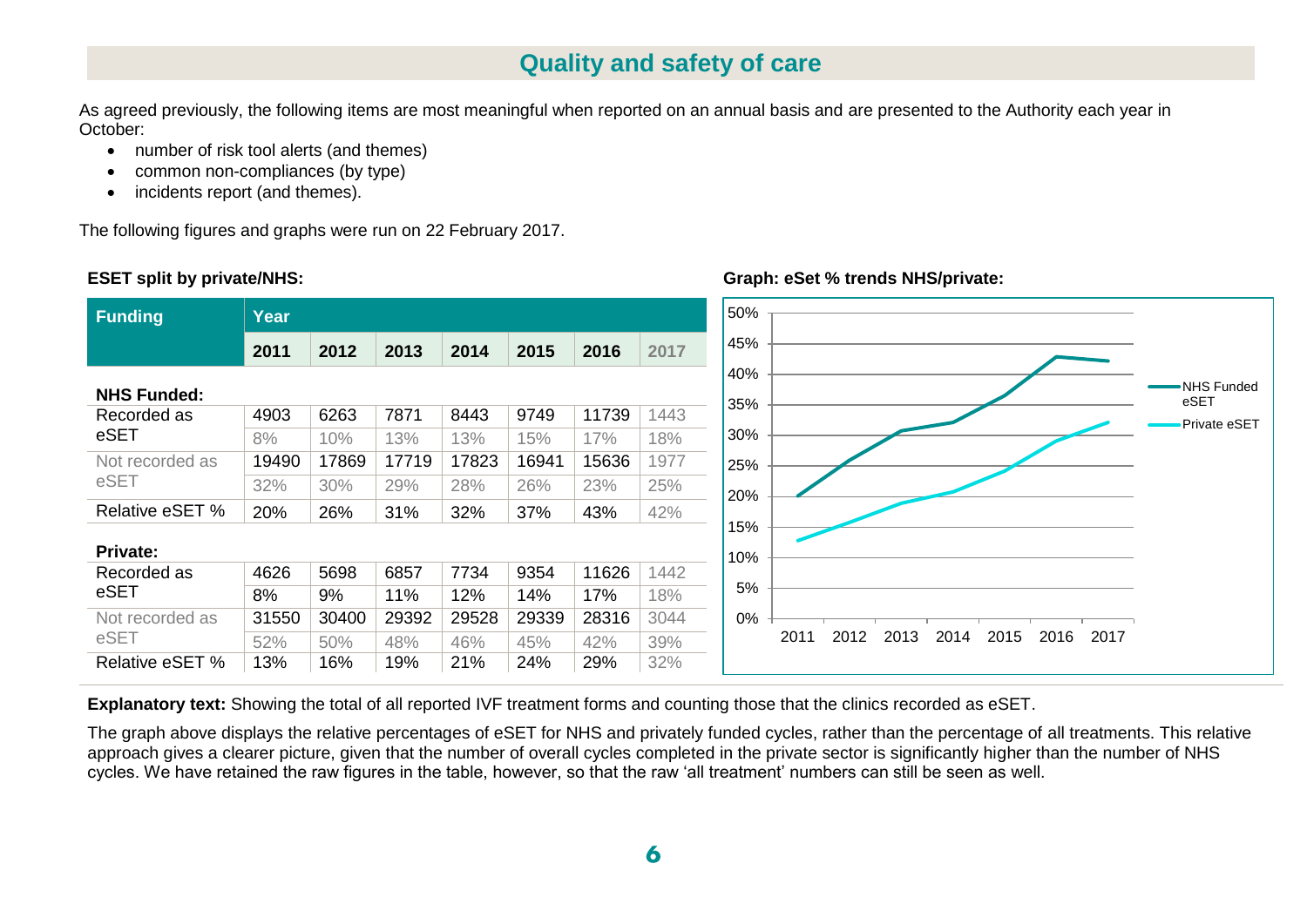**Unfiltered success rates as % - pregnancies (rather than outcomes, since this provides a better real-time picture):**

| <b>Years</b> | <b>All cycles</b> | <b>Pregnancies</b> | <b>Pregnancy rate %</b> |
|--------------|-------------------|--------------------|-------------------------|
| 2011         | 60570             | 16897              | 27.9                    |
| 2012         | 60230             | 17455              | 28.98                   |
| 2013         | 61839             | 18654              | 30.17                   |
| 2014         | 63528             | 19878              | 31.29                   |
| 2015         | 65383             | 20694              | 31.65                   |
| 2016         | 67318             | 20884              | 31.02                   |
| 2017         | 7906              | 375                | 4.74                    |

**Graph showing the pregnancy rate over recent years:**



**Explanatory text:** Looking at all IVF treatment forms, and providing a count of pregnancies - as recorded on the early outcome form.

2017 figures are in grey since there is always a lag in reporting pregnancies, which means that the figure will not be meaningful until much later in the year. These figures were produced at only seven weeks into the new calendar year.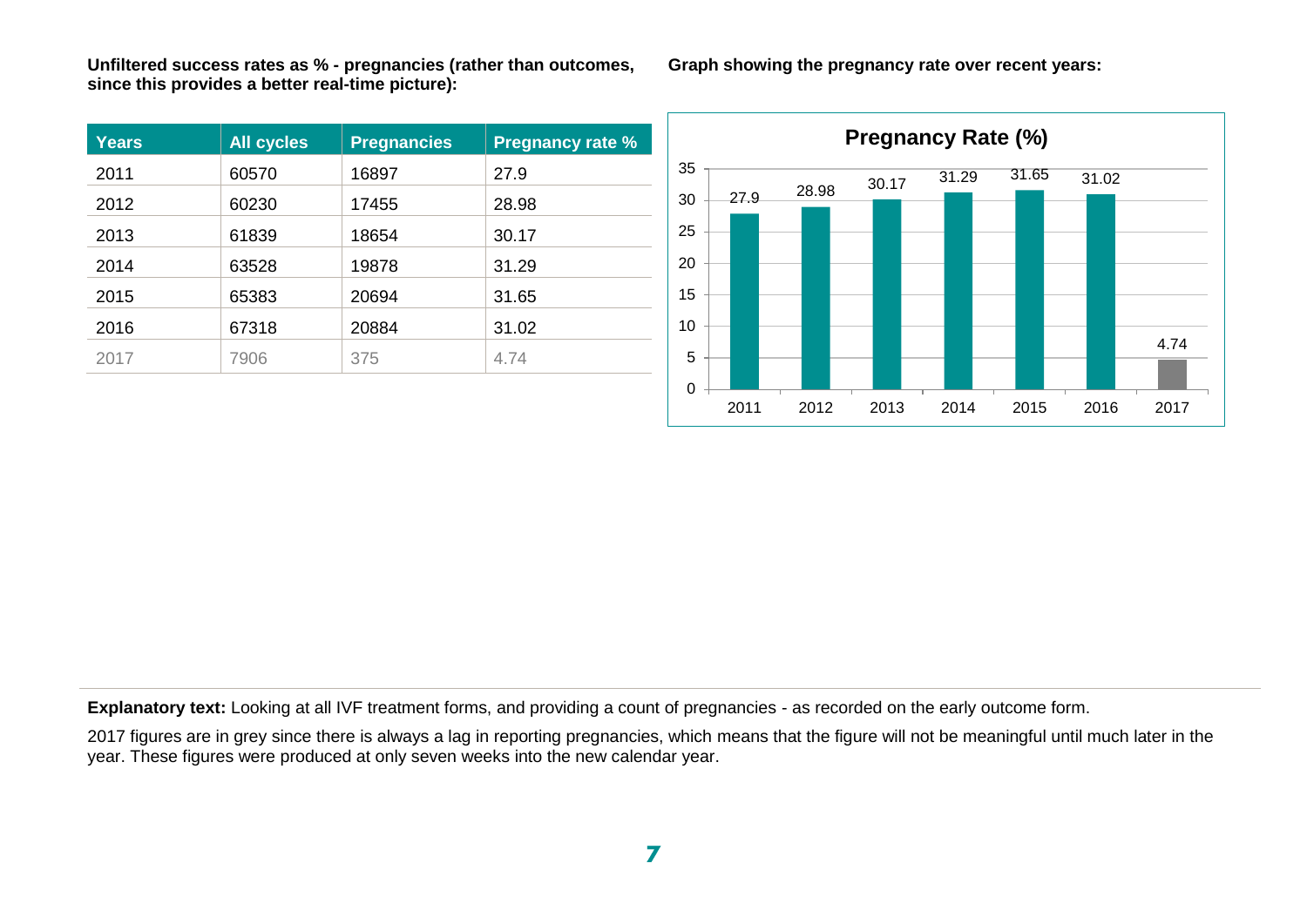# **2. Indicator section**

# **Key performance and volume indicators – January data:**



**Setting standards: improving the lifelong experience for donors, donor-conceived people, patients using donor conception, and their wider families.**



<sup>1</sup> Blue dashed line in graphs = KPI target level. This line may be invisible when performance and target are identical (eg, 100%).

<sup>&</sup>lt;sup>2</sup> Direction in which we are trying to drive performance. (Are we aiming to exceed, equal, or stay beneath this particular KPI target?)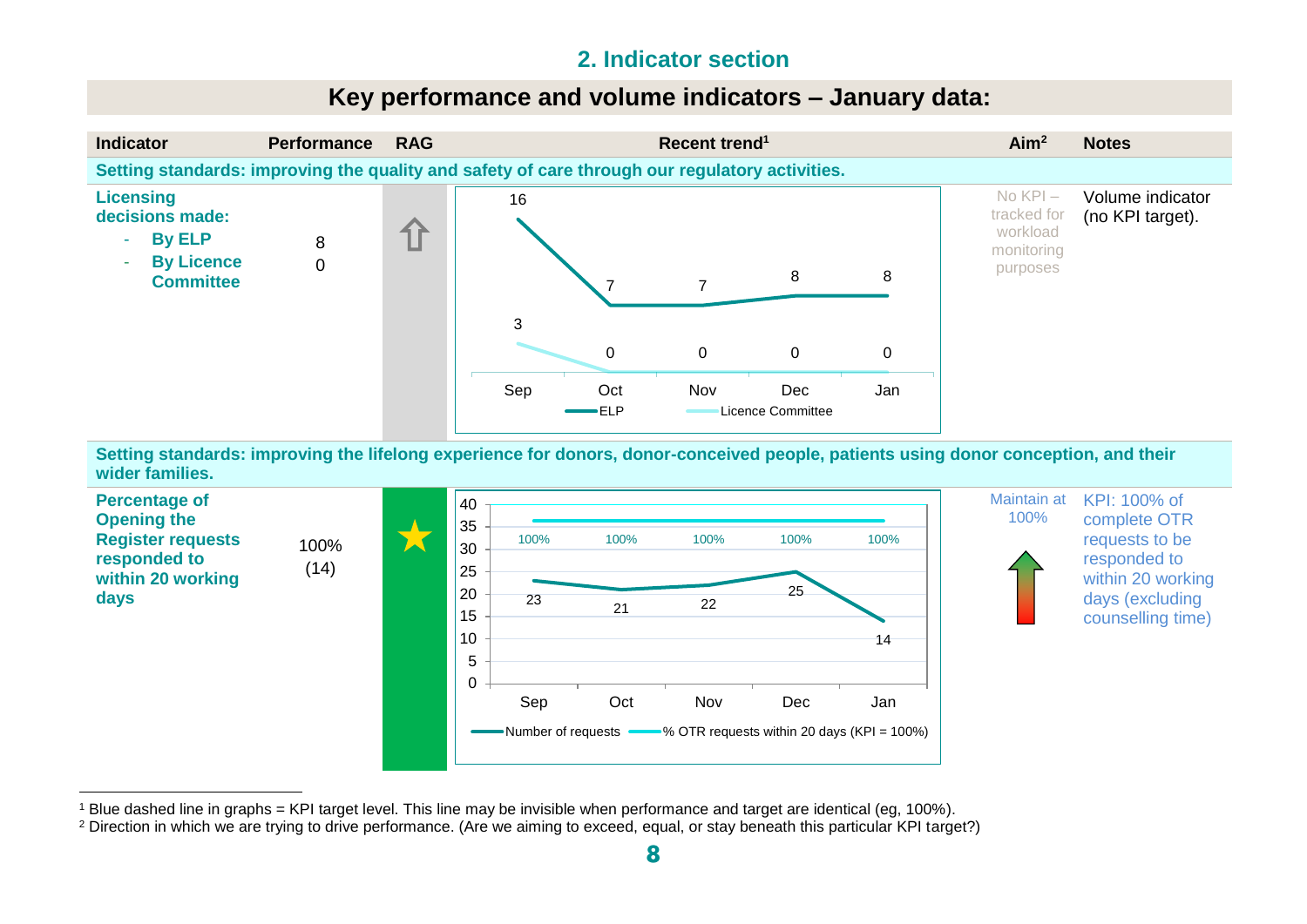| <b>Indicator</b> | <b>Performance RAG</b> | Recent trend <sup>1</sup>                                                                                       | Aim <sup>2</sup> | <b>Notes</b> |
|------------------|------------------------|-----------------------------------------------------------------------------------------------------------------|------------------|--------------|
|                  |                        | Increasing and informing choice: using the data in the Register of Treatments to improve outcomes and research. |                  |              |

See graphs relating to quality and safety of care – previous section.



**Commentary:** In December, one report was inadvertently not scheduled for a committee in a timely way, due to a combination of issues. The centre's licence was never at risk of lapsing. Since that time, there has been an improvement in the overall performance on this indicator.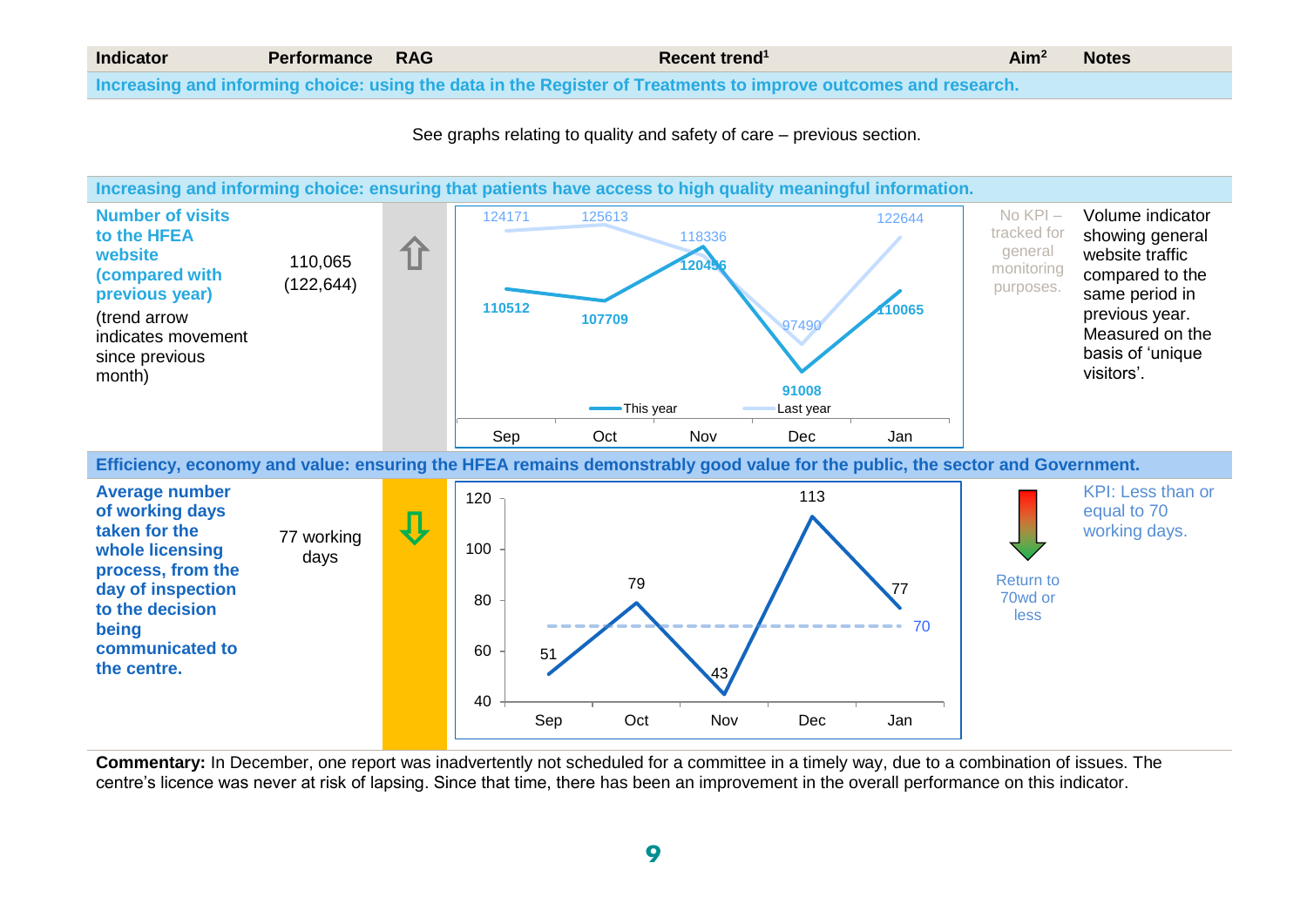

**Commentary:** In December, two applications were processed in 68wd and 69wd respectively, which is only slightly longer than the target. Both were complex applications involving multi-type conditions and requiring specialist peer review.



10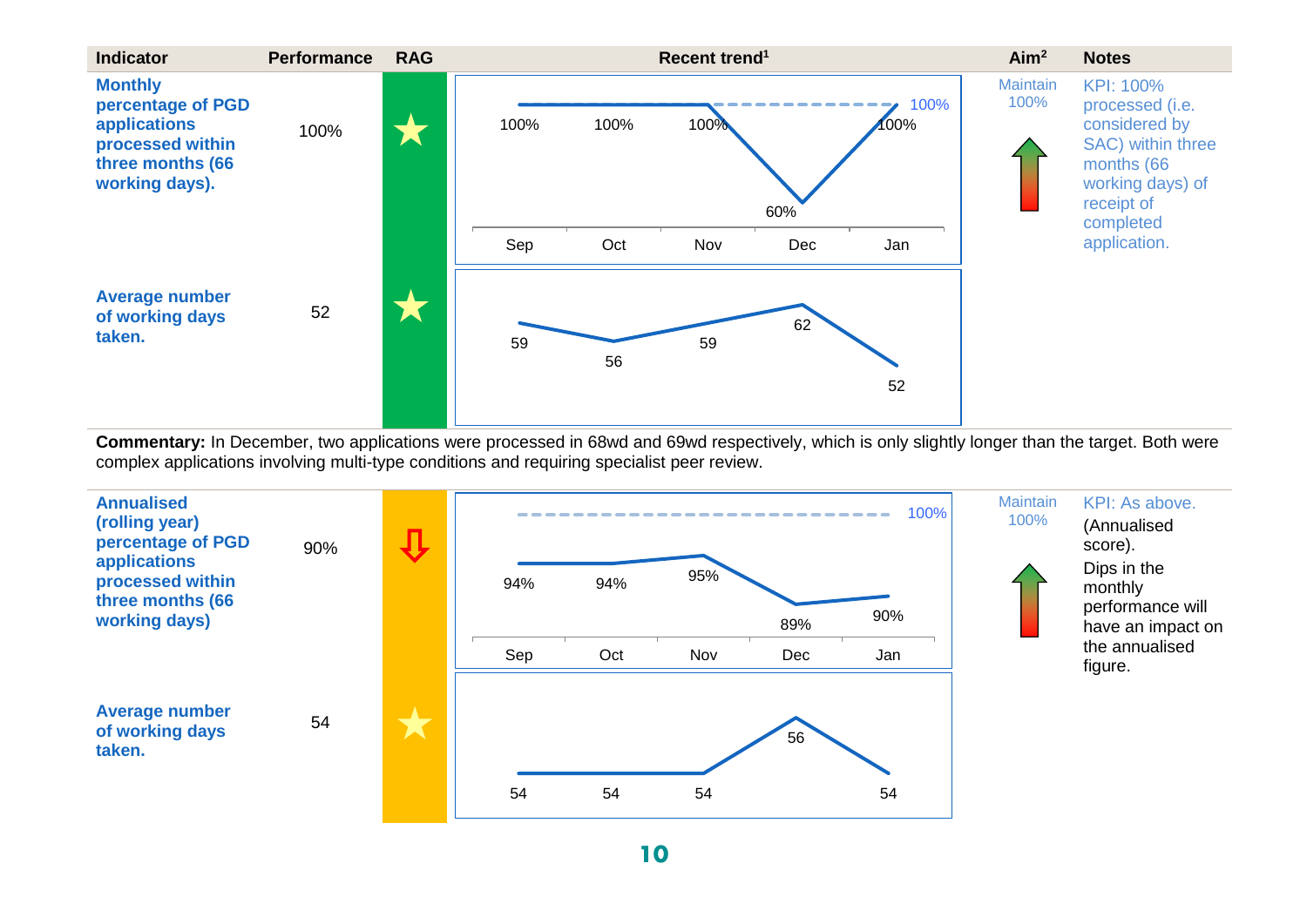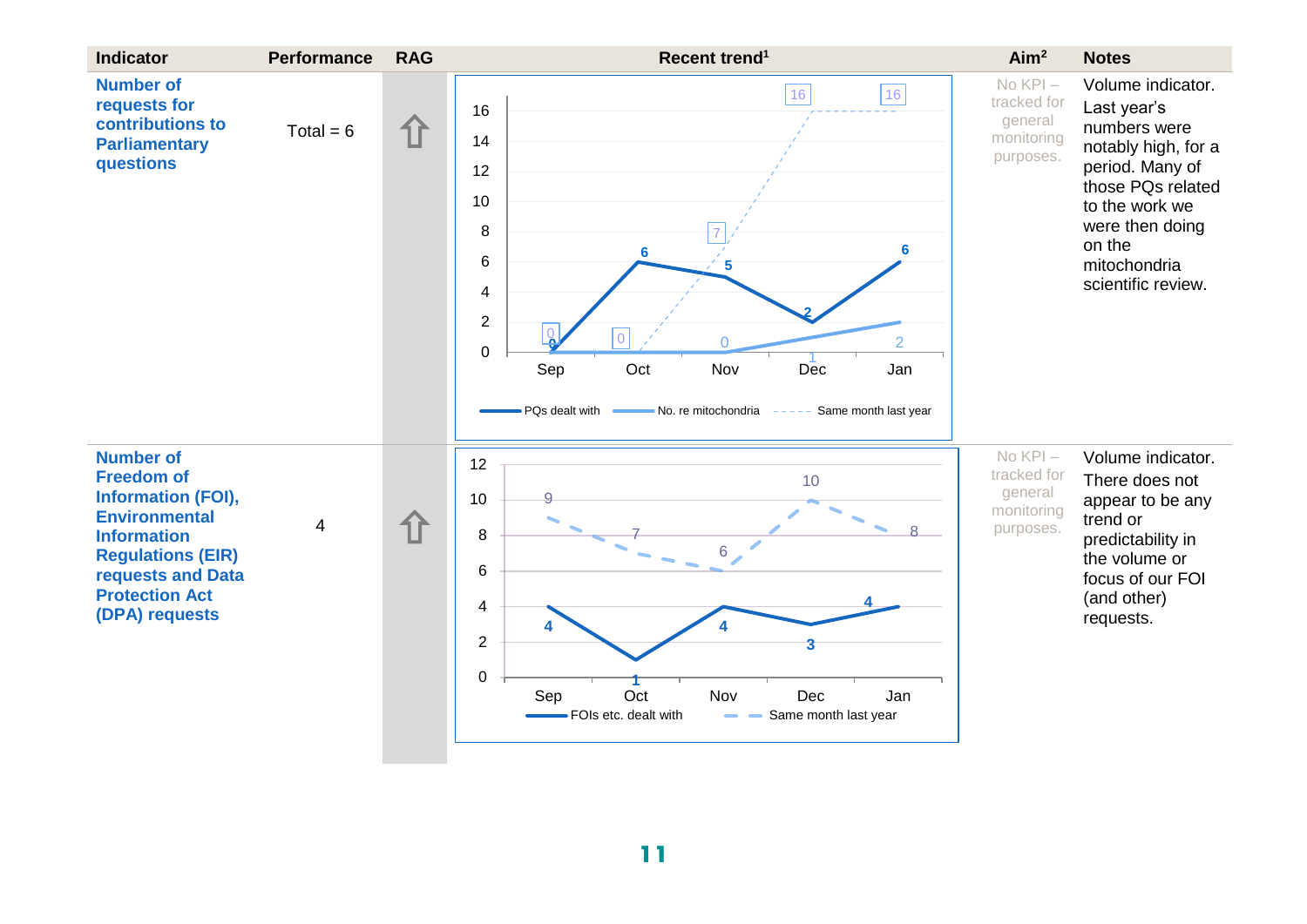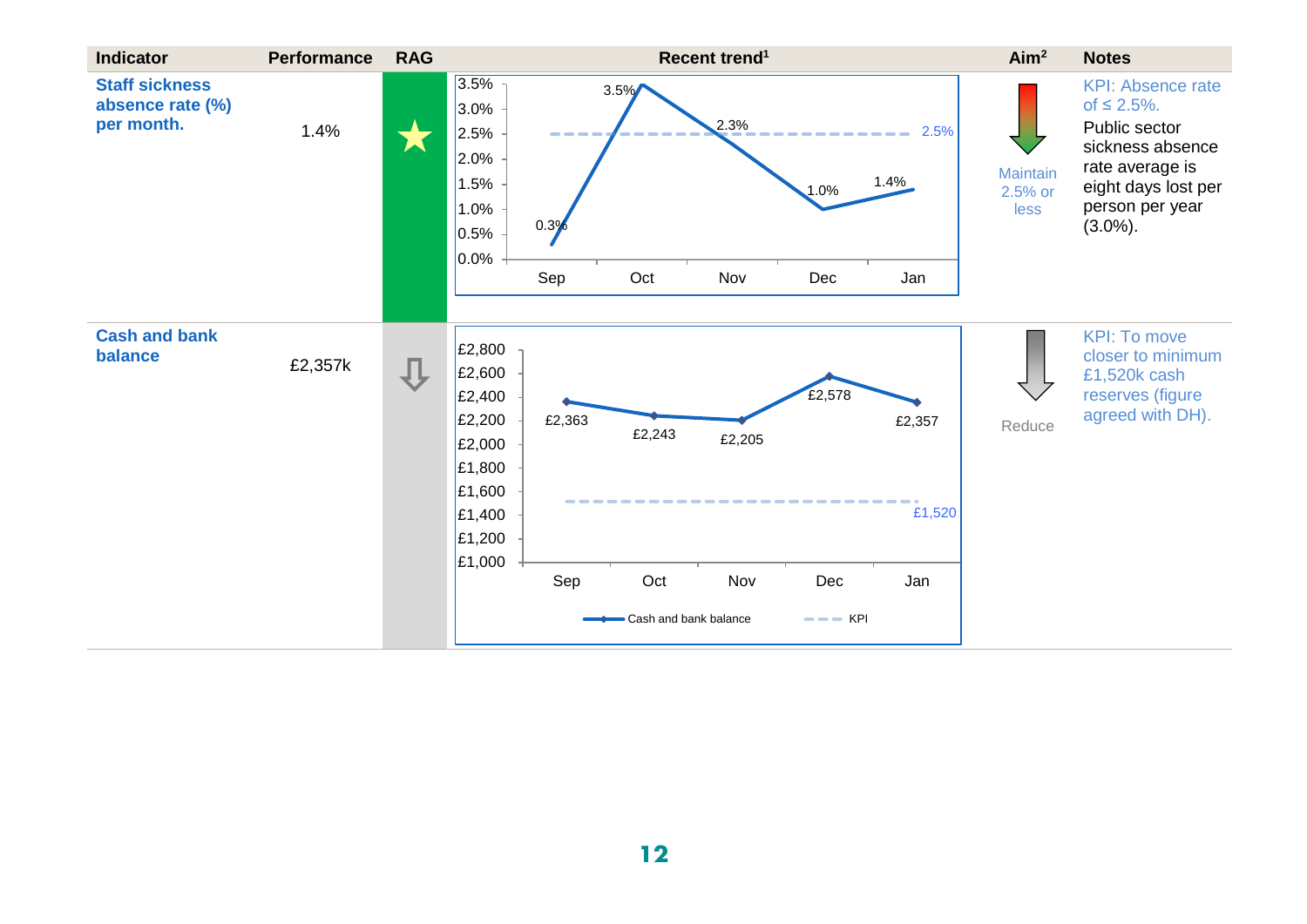|                                      | <b>Income &amp; Expenditure Account</b>                                       | <b>Jan-2017</b>                                                      |                     |                     |                    |               |                    |                |
|--------------------------------------|-------------------------------------------------------------------------------|----------------------------------------------------------------------|---------------------|---------------------|--------------------|---------------|--------------------|----------------|
| <b>Management</b><br><b>accounts</b> | <b>Accounting Period</b><br><b>Cost Centre Name</b><br><b>Department Name</b> | Period 10 16-17<br><b>All Cost Centres</b><br><b>All Departments</b> |                     |                     |                    |               |                    |                |
|                                      |                                                                               |                                                                      | <b>Year to Date</b> |                     |                    |               | <b>Full Year</b>   |                |
|                                      |                                                                               |                                                                      |                     | Variance % Variance |                    |               |                    |                |
|                                      |                                                                               | <b>Actual YTD Budget YTD</b><br>£                                    | £                   | <b>YTD</b><br>£     | <b>YTD</b><br>$\%$ | Forecast<br>£ | <b>Budget</b><br>£ | Variance<br>£  |
|                                      | Grant-in-aid                                                                  | 703                                                                  | 704                 | $\mathbf{1}$        | 0                  | 933           | 938                | (5)            |
|                                      | Licence Fees                                                                  | 4,304                                                                | 3,668               | (636)               | (17)               | 5,298         | 4,472              | 826            |
|                                      | Other Income                                                                  | 3                                                                    | 5                   | 2                   | 35                 | 4             | 6                  | (2)            |
|                                      | Total Income                                                                  | 5,010                                                                | 4,376               | (634)               | (14)               | 6,235         | 5,416              | 819            |
|                                      | Revenue Costs - Charged to Expenditure                                        |                                                                      |                     |                     |                    |               |                    |                |
|                                      | Salaries (excluding Authority)                                                | 2,153                                                                | 2,232               | 79                  | (4)                | 2,580         | 2,679              | (99)           |
|                                      | <b>Shared Services</b>                                                        | 54                                                                   | 69                  | 15                  | (22)               | 60            | 81                 | (21)           |
|                                      | Employer's NI Contributions                                                   | 220                                                                  | 206                 | (13)                | $\overline{7}$     | 246           | 247                | (2)            |
|                                      | Employer's Pension Contribution                                               | 465                                                                  | 477                 | 12                  | (3)                | 551           | 573                | (22)           |
|                                      | Authority salaries inc. NI Contributions                                      | 121                                                                  | 121                 | $\pmb{0}$           | (0)                | 145           | 146                | (1)            |
|                                      | Temporary Staff costs                                                         | 100                                                                  | ÷,                  | (100)               |                    | 138           | $\sim$             | 138            |
|                                      | <b>Other Staff Costs</b>                                                      | 191                                                                  | 223                 | 31                  | (14)               | 249           | 265                | (15)           |
|                                      | Other Authority/Committee costs                                               | 101                                                                  | 130                 | 29                  | (22)               | 148           | 156                | (8)            |
|                                      | Other Compliance Costs                                                        | 15                                                                   | 24                  | 10                  | (40)               | 16            | 28                 | (12)           |
|                                      | Other Strategy Costs                                                          | 44                                                                   | 86                  | 42                  | (49)               | 109           | 142                | (33)           |
|                                      | Facilities Costs incl non-cash                                                | 373                                                                  | 415                 | 42                  | (10)               | 475           | 488                | (22)           |
|                                      | <b>IT costs Costs</b>                                                         | 88                                                                   | 77                  | (11)                | 14                 | 110           | 93                 | 17             |
|                                      | Legal Costs                                                                   | 386                                                                  | 339                 | (48)                | 14                 | 661           | 400                | 261            |
|                                      | <b>Professional Fees</b>                                                      | 58                                                                   | 56                  | (2)                 | 4                  | 69            | 67                 | $\overline{c}$ |
|                                      | <b>Total Revenue Costs</b>                                                    | 4,368                                                                | 4,455               | 87                  | (2)                | 5,555         | 5,361              | 183            |
|                                      | Total Surplus/(Deficit) before Capital & Project costs                        | 642                                                                  | (79)                | (720)               | (915)              | 680           | 55                 | 636            |
|                                      | IFQ & Other Project Costs - Reserves funded                                   | 439                                                                  | 475                 | 36                  | (8)                | 659           | 477                | 182            |
|                                      | <b>TOTAL NET ACTIVITY</b>                                                     | 203                                                                  | (554)               | (757)               |                    | 21            | (422)              | 454            |
|                                      | <b>Other Capital Costs</b>                                                    | 49                                                                   | 75                  | 26                  | (35)               | 100           | 100                | $\blacksquare$ |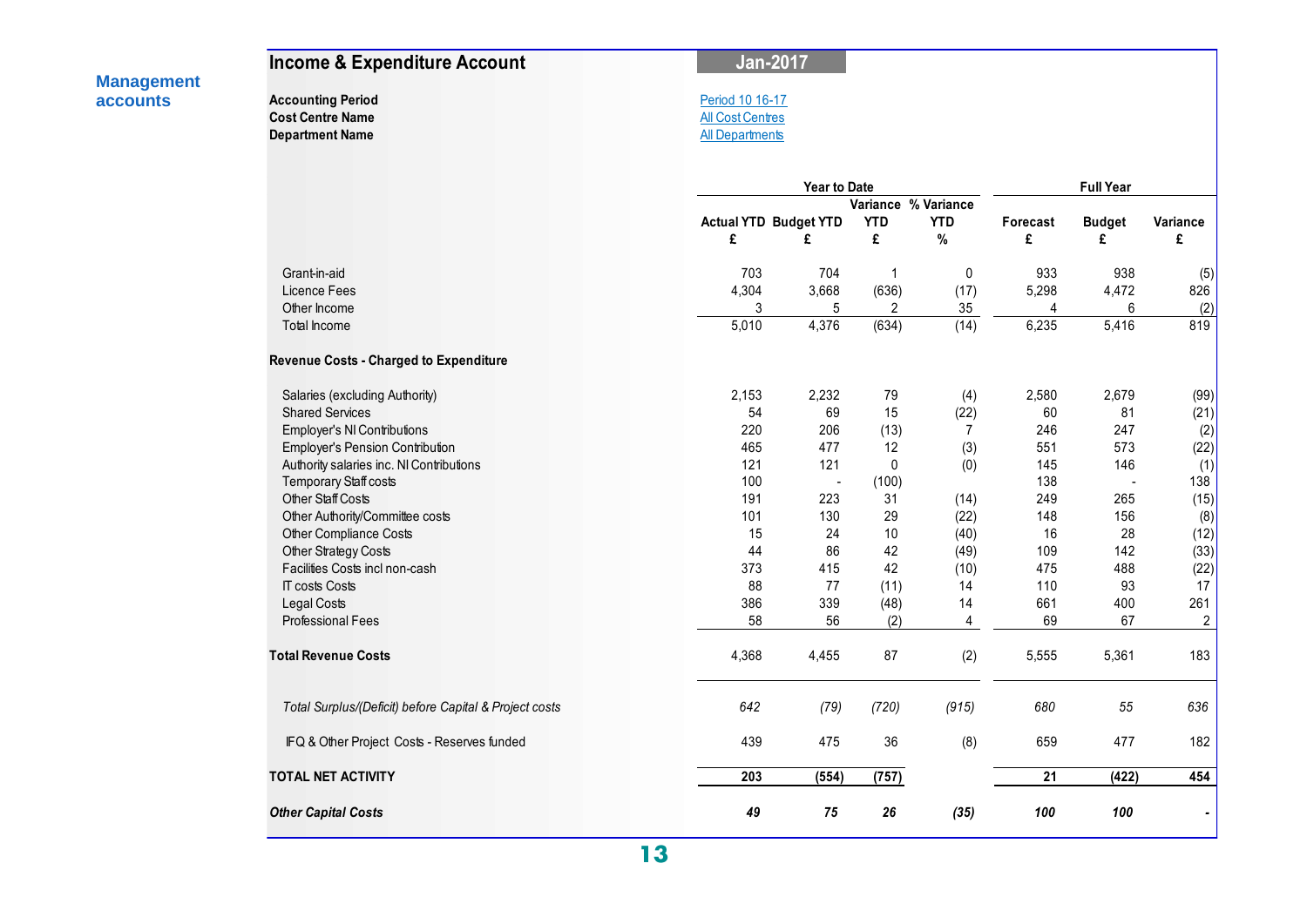| <b>Indicator</b>   | <b>Performance RAG</b> | Recent trend <sup>1</sup>                                           | Aim <sup>2</sup> | <b>Notes</b> |
|--------------------|------------------------|---------------------------------------------------------------------|------------------|--------------|
| <b>Commentary:</b> |                        | <b>Summarised management accounts – commentary for January 2017</b> |                  |              |

#### **Income**

As at the end of period 10 (January) we are exceeding our total income budget by £634k (14%). By the end of January, our treatment fee income for the year has increased by a total of £636k (17.3%). Subject to any corrections from clinics in the last two months of this financial year, we will finish this year around £800k over budget.

#### **Expenditure**

Reporting by exception:

There is an over-spend within staff costs for the year-to-date of 0.2% (slightly less than reported in Q3). This small amount relates to contingent labour costs (temporary staff) incurred to back-fill key staff working on the IfQ programme. The forecast year end position is expected to be 0.2% below budget. This is based on information received at our Q3 finance meetings. This position may change. Our legal spend is the area that remains a point of focus. For the year-todate we are overspending on the legal budget by £48k (14%). Our forecast outturn in legal spend is £261k above budget. Legal costs are always difficult to predict and budget for. There are no other areas of significant over or underspends.

#### **IfQ and other project costs**

For the year-to-date, IfQ is showing an underspend against budget of 7% (£34k) and is forecast to overspend by 39% (£182k). This takes into account extra budget agreed by SMT. This overspend will reduce by £90k at the end of March, because the additional budget was subsequently declined by DH. The year-to-date position looks different to that being forecast due to the timing of invoices, which will come at the end of the programme. The increase in spend by year end is due to delays and the requirement to complete the programme by Q1 of 2017/18. A thorough review of required resource is being undertaken.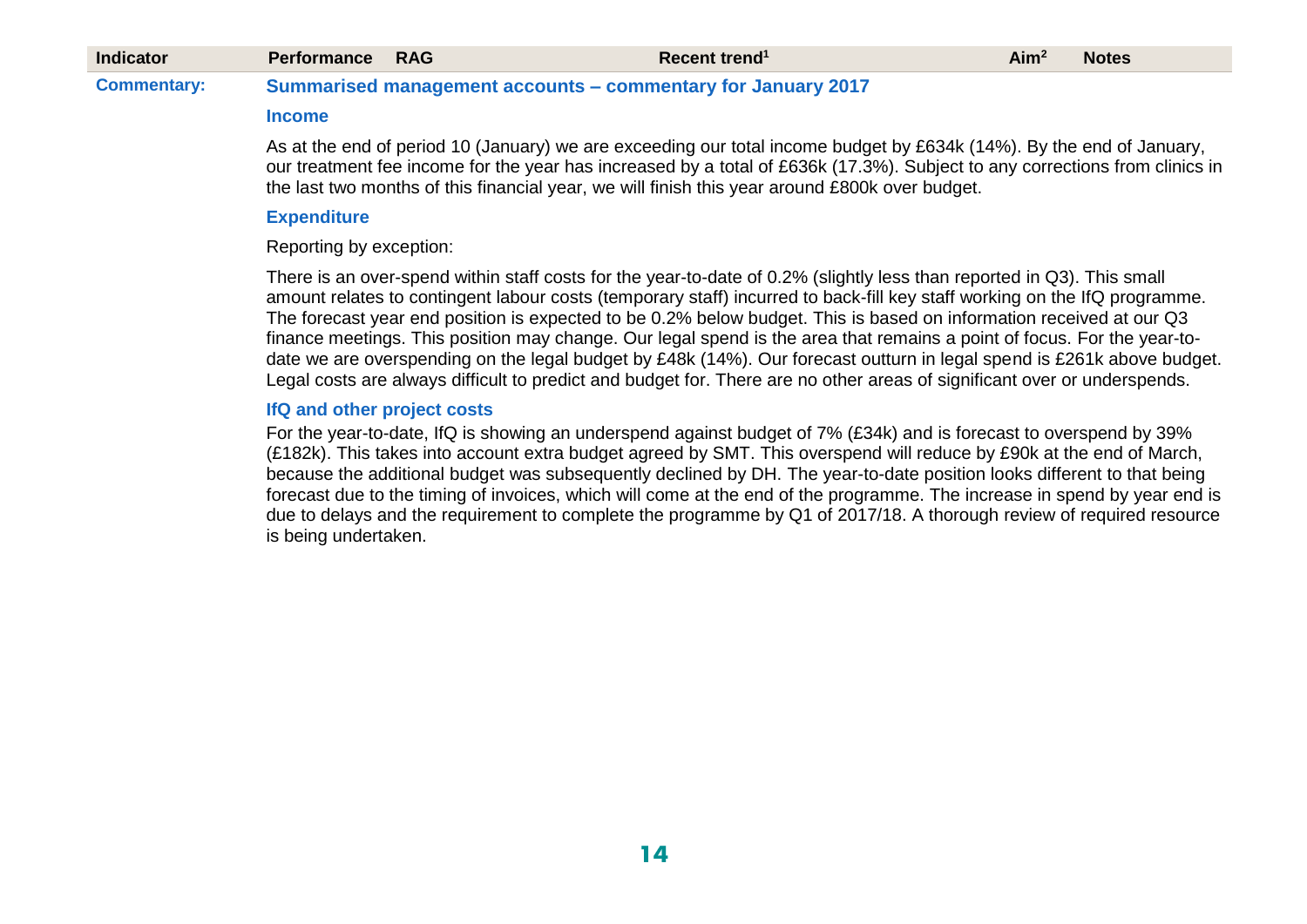# **IfQ indicators: January update for beta project phase**

| Frequency /<br>trigger point                                      | <b>Metric</b>                                                                                                                                            | <b>Purpose</b>                            | <b>Latest status:</b>                                                                                                                                                                                                                                                                                                                                                                                                                                                                                                                                                                                                                                                                                                                                                                                                                                                                                                                         |  |  |  |  |  |  |
|-------------------------------------------------------------------|----------------------------------------------------------------------------------------------------------------------------------------------------------|-------------------------------------------|-----------------------------------------------------------------------------------------------------------------------------------------------------------------------------------------------------------------------------------------------------------------------------------------------------------------------------------------------------------------------------------------------------------------------------------------------------------------------------------------------------------------------------------------------------------------------------------------------------------------------------------------------------------------------------------------------------------------------------------------------------------------------------------------------------------------------------------------------------------------------------------------------------------------------------------------------|--|--|--|--|--|--|
| At programme<br>set-up / major<br>reorganisation /<br>new tranche | <b>MSP</b> health<br>check overall<br>score achieved<br>/ maximum<br>score as a %                                                                        | Is the<br>programme set<br>up to deliver? | December to January update:<br>A security audit for the IS project has been completed, and the outcomes confirmed the previous<br>report done during penetration testing. Our security systems are sound. The recommendations from<br>the audit will be addressed by the team and incorporated into release two (R2) or business as usual<br>(BAU) work. Overall the programme has been delayed due to several factor including a complex<br>contractual relationship over resources with Reading Room (RR), lack of internal resources owing to<br>frequent diversions to manage BAU, and priorities at key milestone points, like the portal going live<br>and the CaFC verification exercise. These challenges continue to delay R2, impacting the<br>programme as a whole. The organisational restructuring is a further risk factor for IfQ, and could<br>potentially impact performance and/or capacity over the next few months.       |  |  |  |  |  |  |
| Monthly                                                           | Timescales: we<br>changed the<br>burndown chart<br>showing<br>remaining<br>estimate of<br>work to a chart<br>showing<br>percentage of<br>works complete. | Is there scope<br>creep/over-<br>run?     | December to January update:<br>The clinic portal has now gone live, although remaining bugs will have to be addressed by RR and<br>the IS project team, as they come to light. The full implemention of portal support into BAU is also to<br>be done. The website work was being seriously delayed due to the lack of RR resources, extended<br>negotiations relating to contract completion, and support for the portal going live. The GDS live<br>assessment will take place on 8 March and RR have now allocated resources accordingly.<br>Percent complete - clinic<br>Percent complete - website<br>portal R1 to January 2017<br>R1 to January 2017<br>100%<br>100%<br>98%<br>80%<br>96%<br>60%<br>94%<br>40%<br>92%<br>20%<br>90%<br>88%<br>$0\%$<br>Total Beta Total Beta Total Beta Total Beta<br>Total Beta Total Beta Total Beta Total Beta<br>Sprint 19 Sprint 21 Sprint 23 Sprint 27<br>Sprint 19 Sprint 21 Sprint 23 Sprint 27 |  |  |  |  |  |  |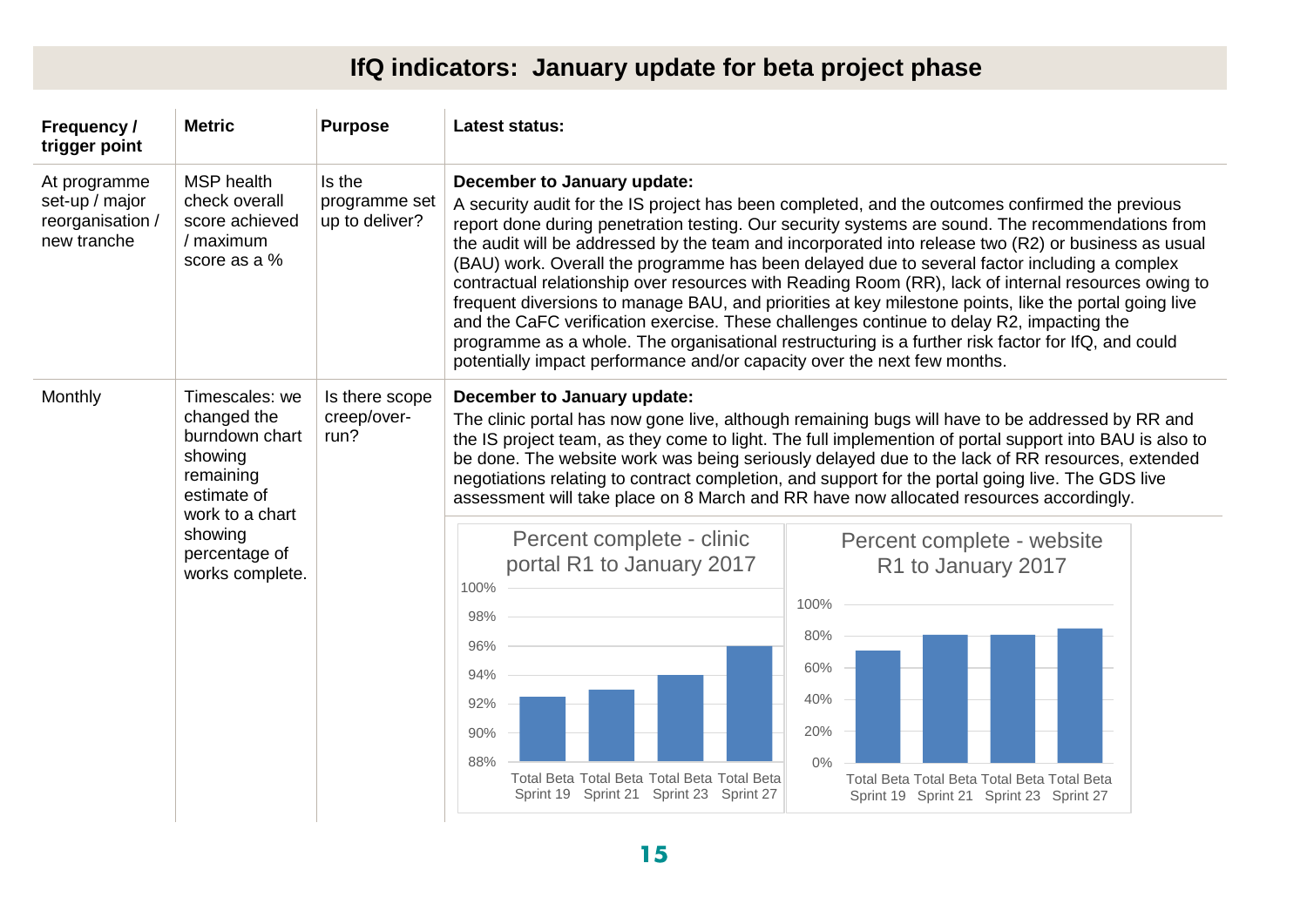| Frequency /<br>trigger point                               | <b>Metric</b> | <b>Purpose</b>                                         | Latest status: |                             |        |                                                                                    |        |               |                                                                                                                                                                                                          |
|------------------------------------------------------------|---------------|--------------------------------------------------------|----------------|-----------------------------|--------|------------------------------------------------------------------------------------|--------|---------------|----------------------------------------------------------------------------------------------------------------------------------------------------------------------------------------------------------|
| Monthly<br>value (%<br>complete *<br>estimated<br>spend at | Cost: earned  | Is the spend in<br>line with<br>milestone<br>delivery? |                |                             |        | 1.8m programme cost at completion has been attributed to each project.             |        |               | There are four things we can attribute value to: websites and CaFC; Clinic Portal; the Register and<br>internal systems; defined dataset, discovery, stakeholder engagement etc. 25% of the value of the |
|                                                            | completion)   |                                                        | 96.0%          |                             |        |                                                                                    |        |               |                                                                                                                                                                                                          |
|                                                            |               |                                                        | 94.0%          |                             |        |                                                                                    | 92.9%  | 93.2%         | 93.2%                                                                                                                                                                                                    |
|                                                            |               |                                                        | 92.0%          |                             | 91.2%  | 92.1%                                                                              |        |               |                                                                                                                                                                                                          |
|                                                            |               |                                                        | 90.0%          | 88.8%                       |        |                                                                                    |        | 91.1%         | 91.9%                                                                                                                                                                                                    |
|                                                            |               |                                                        | 88.0%          |                             |        |                                                                                    | 90.6%  |               |                                                                                                                                                                                                          |
|                                                            |               |                                                        |                |                             |        | 88.5%                                                                              |        |               |                                                                                                                                                                                                          |
|                                                            |               |                                                        | 86.0%          |                             | 85.8%  |                                                                                    |        |               |                                                                                                                                                                                                          |
|                                                            |               |                                                        | 84.0%          |                             |        |                                                                                    |        |               |                                                                                                                                                                                                          |
|                                                            |               |                                                        | 82.0%          |                             |        |                                                                                    |        |               |                                                                                                                                                                                                          |
|                                                            |               |                                                        | 80.0%          | 81.0%                       |        |                                                                                    |        |               |                                                                                                                                                                                                          |
|                                                            |               |                                                        | 78.0%          |                             |        | Earned Value                                                                       |        |               |                                                                                                                                                                                                          |
|                                                            |               |                                                        | 76.0%          |                             |        | Spend to date                                                                      |        |               |                                                                                                                                                                                                          |
|                                                            |               |                                                        | 74.0%          |                             |        |                                                                                    |        |               |                                                                                                                                                                                                          |
|                                                            |               |                                                        |                | $Jul-16$                    | Aug-16 | Sep-16                                                                             | Oct-16 | <b>Nov-16</b> | Dec-16                                                                                                                                                                                                   |
|                                                            |               |                                                        |                |                             |        | Note: this metric will be discontinued once the beta phase is finished and billed. |        |               |                                                                                                                                                                                                          |
|                                                            |               |                                                        |                | December to January update: |        |                                                                                    |        |               |                                                                                                                                                                                                          |
|                                                            |               |                                                        |                |                             |        |                                                                                    |        |               | The spend to date has risen slightly compared to last month and is now again joining the earned<br>yalue. As we reach the end of heta (and thus most of the expenditure on the contract) and complete    |

value. As we reach the end of beta (and thus most of the expenditure on the contract) and complete the live phase we expect the earned value to reach its peak reflecting the beta work being finished.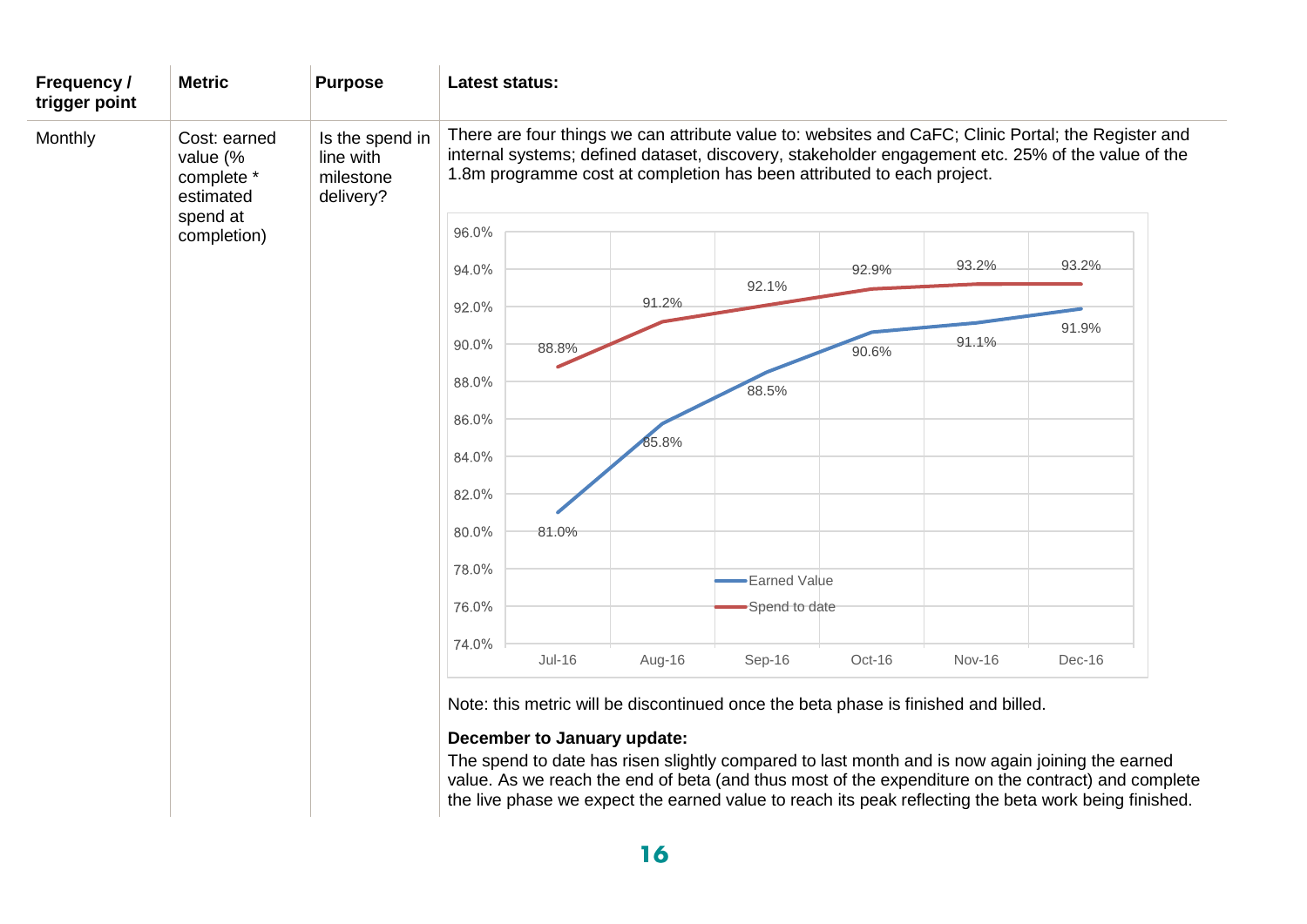| Frequency /<br>trigger point | <b>Metric</b>                                                                                                | <b>Purpose</b>                                                                                       | <b>Latest status:</b>                                                                                                                                                                                                                                                                                                                                                                                                                                                                                                                                                                                                                                                                                                                            |
|------------------------------|--------------------------------------------------------------------------------------------------------------|------------------------------------------------------------------------------------------------------|--------------------------------------------------------------------------------------------------------------------------------------------------------------------------------------------------------------------------------------------------------------------------------------------------------------------------------------------------------------------------------------------------------------------------------------------------------------------------------------------------------------------------------------------------------------------------------------------------------------------------------------------------------------------------------------------------------------------------------------------------|
| Monthly                      | Stakeholder<br>engagement:<br>combined score<br>(internal plus<br>external events<br>or communic-<br>ations) | Are we keeping<br>stakeholders<br>with us? Is it<br>getting better or<br>worse?                      | December to January update:<br>The focus of the IfQ communications work over the last 2 months has been around the clinic portal.<br>Actions have included emails to PRs and Clinic Focus articles related to the launch of the new portal.<br>Engagement score = $4$                                                                                                                                                                                                                                                                                                                                                                                                                                                                            |
| Monthly                      | Risks: sum of<br>risk scores<br>$(L \times I)$                                                               | Is overall risk<br>getting worse<br>or better<br>(could identify<br>death by a<br>thousand<br>cuts)? | December to January update:<br>The line graph below represents the overall IfQ risk score, which combines the perceived impact and<br>likelihood of the current risks on hand each month.<br>The overall risk score for the IfQ Programme decreased slightly in December 2016 following a review<br>of the risk register, in which the mitigation actions for a small number of the risks were updated. The<br>risk register will continue to be monitored and reviewed throughout the next few months.<br>350<br>288<br>288<br>288<br>288<br>300<br>250<br>•Inherent<br><b>Risk Score</b><br>200<br>170<br>170<br>170<br>137<br>Residual<br>150<br><b>Risk Score</b><br>100<br>50<br>$\mathbf 0$<br>Sep-16<br>Oct-16<br><b>Nov-16</b><br>Dec-16 |